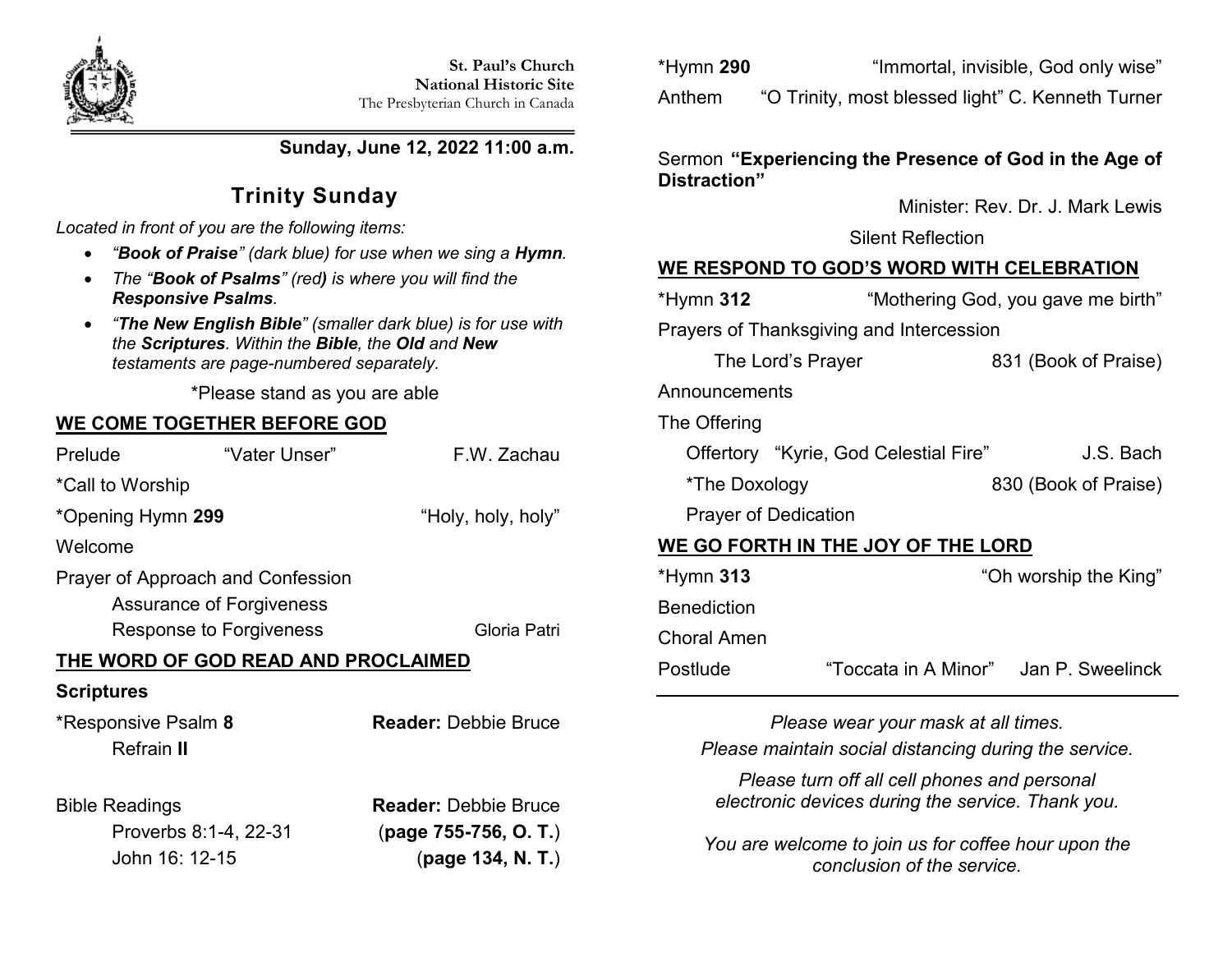#### **Land Acknowledgement**

St. Paul's is situated on the traditional territories of the Erie, Neutral, Huron-Wendat, Haudenosaunee, and Mississaugas. This land is covered by the Dish With One Spoon Wampum Belt Covenant, which was an agreement between the Haudenosaunee and Anishinabek to share and care for the resources around the Great Lakes. All peoples have been invited into this treaty in the spirit of peace, friendship and respect. We further acknowledge that this land is covered by the Between the Lakes Purchase, 1792, between the Crown and the Mississaugas of the Credit First Nation.

Land acknowledgments are essential as we move forward on a path to reconciliation and are guided by the Truth and Reconciliation Commission's 94 Calls to Action.

## **St. Paul's is an Inclusive and Affirming Congregation**

The church is called to be a welcoming, nurturing, loving and supportive community—a true church family. As affirmed by the 2021 General Assembly, all people whatever their sexual orientation or gender identity are equally beloved by God. The Session of St. Paul's endorses these truths and will strive to create a church where all people are included and affirmed.



*An automated external defibrillator is available in the hallway outside the office.*



**St. Paul's Presbyterian Church - A National Historic Site**  70 James Street South, Hamilton, Ontario L8P 2Y8 [www.stpaulshamilton.ca](http://www.stpaulshamilton.ca/) 905 522 279[2 info@stpaulshamilton.ca](mailto:info@stpaulshamilton.ca)

#### **St. Paul's Vision Statement St. Paul's Presbyterian Church is a Christian community in downtown Hamilton, embodying Jesus' acceptance and love of all people and supporting the growth of God's people in faith and service.**

| <b>Minister (Interim):</b>                           | Rev. Dr. J. Mark Lewis |
|------------------------------------------------------|------------------------|
| <b>Clerk of Session:</b>                             | Jer Dubash             |
| <b>Director of Music:</b>                            | <b>Blair Havers</b>    |
| Custodian:                                           | <b>Ruparain Sydney</b> |
| <b>Office Administrator (Interim): Gordon Swenor</b> |                        |

## **WELCOME TO ST. PAUL'S**

We are glad you have come to worship God with us today, and hope you will experience the presence of Christ among us.

| <b>USHERS:</b> | North Aisle: Arne Moltzau    |
|----------------|------------------------------|
|                | South Aisle: Murray McDowall |

**GREETER:** Trish Haycock